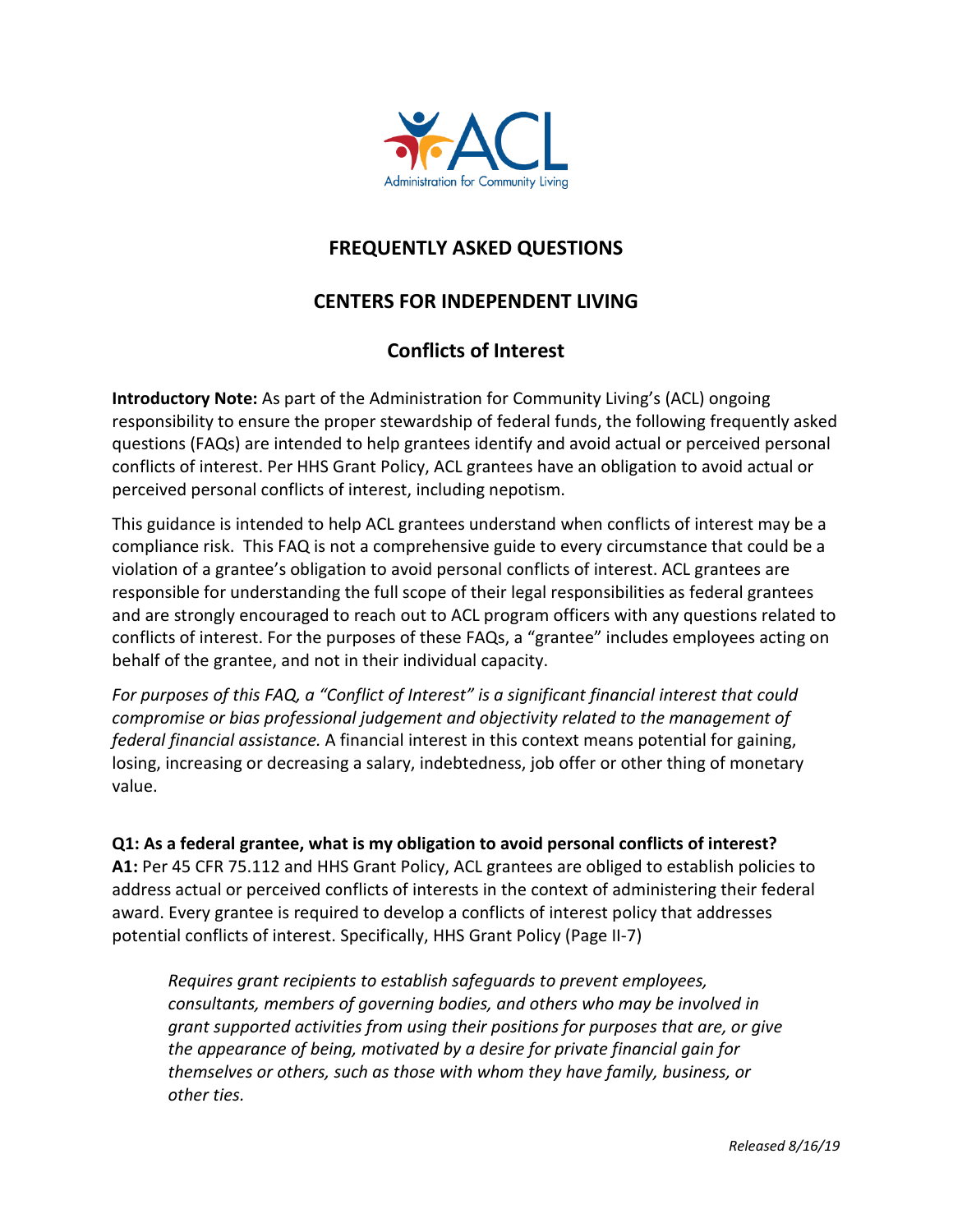All conflict of interest policies must be consistent with state and local laws and cover, at a minimum, expected conduct concerning financial interests, gifts, gratuities, favors, and nepotism.

### **Q2: What is the difference between an actual and a perceived conflict of interest?**

**A2:** An actual conflict of interest is a significant financial interest that could directly compromise or bias professional judgment and is objectively related to the management of federal financial assistance. A perceived conflict of interest exists if and only if a reasonable, disinterested person would conclude that an individual might emphasize personal interests over other interests that he/she has responsibility for.

### **Example:**

An actual conflict of interest exists if the executive director of an organization hires her spouse to perform administrative tasks under her direct supervision. The executive director will personally financially benefit from the employment of her spouse, and will be unable to supervise a family member in an unbiased way that prioritized the agency over her family.

A perceived conflict of interest might exist where an agency hires a graphic-design firm owned and operated by a relative of the communications manager. A reasonable person could conclude that the communications manager, who would otherwise be responsible for working with the graphic-design firm to meet the agency's needs, might prioritize increasing funding to the graphic-design firm over meeting the needs of the agency in a financially responsible manner.

### **Q3: Does my agency need a nepotism policy?**

**A3:** Yes. According to the HHS Grant Policy, every grantee must address nepotism in the grantee's conflict of interest policy. In addition to the requirements for the policy in A1 above, the policy must (45 CFR 75.112):

- Address the conditions under which outside activities, relationships, or financial interests are proper or improper.
- Provide for advance notification of outside activities, relationships, or financial interests to a responsible organizational official.
- Include a process for notification and review by the responsible official of potential or actual violations of the standards.
- Specify the nature of penalties that the recipient may impose. These penalties would be in addition to any penalties that HHS or a cognizant Federal agency may impose for infractions that also violate the terms and conditions of award.

HHS requires the grantee to make this policy "available to each of the grantee's officers, each employee and consultant working on the grant-supported program, project, or activity, each member of the board of directors, if applicable, and, upon request, ACL." (HHS Grant Policy Section II-7).